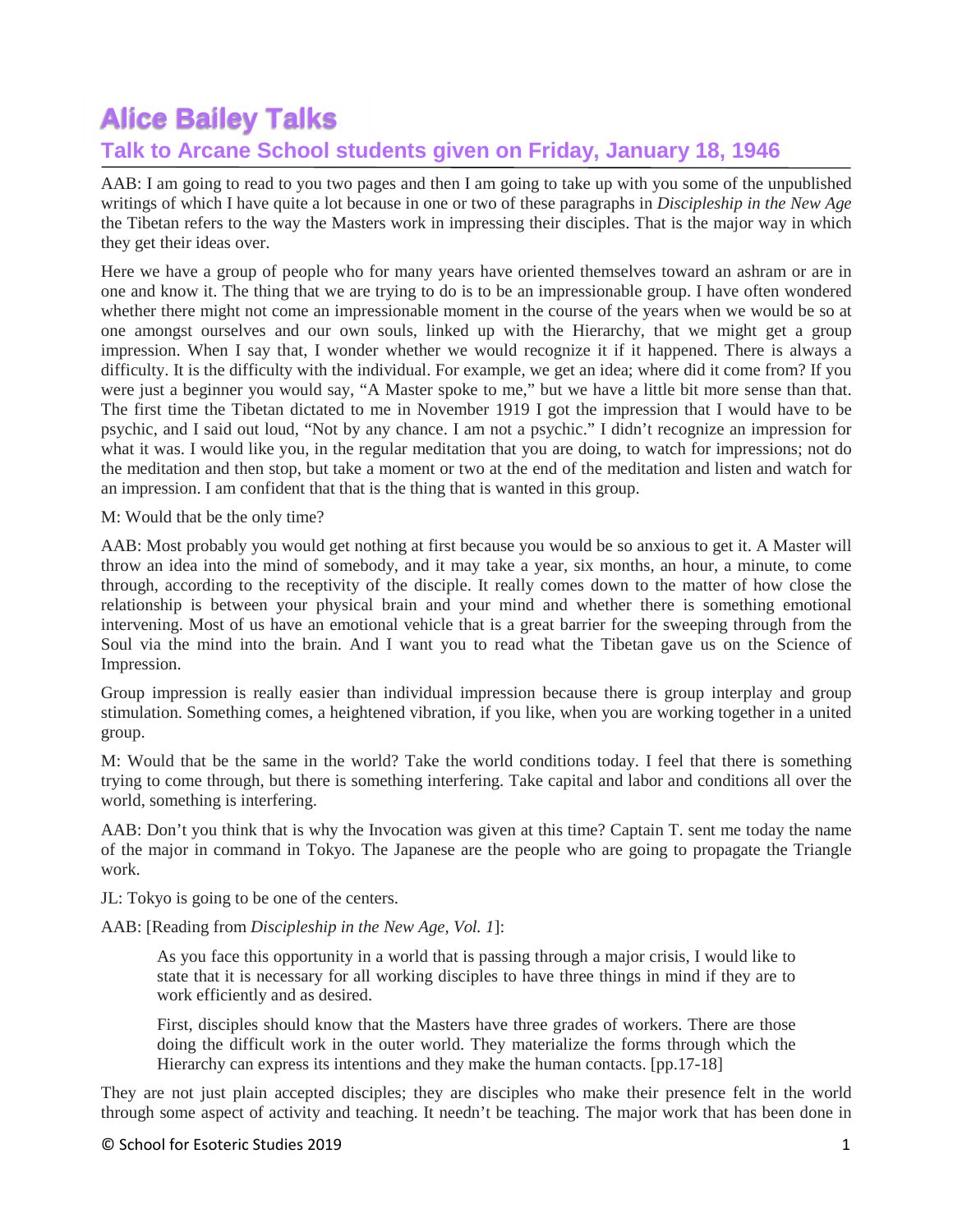the Arcane School is not the training of all of you and all the Arcane School members, it is that the Arcane School has been the channel through which great and new things have been anchored in the world for the New Age, such as the New Group of World Servers, the germ of the New World Religion, and other things that are relatively quite unique. The teaching of individuals has been incidental.

There are many such disciples, and they are doing this work from their own free choice and because they have realized the immediate and coming need of humanity and have pledged themselves to serve. There are, secondly, those who act as links between the Elder Brothers of the race, the Masters of the Wisdom Who embody the divine Plan and the workers mentioned above. I do not say that they act as links between the disciple and his Master for that is a direct relationship which none may touch, particularly in the more advanced stages. [DINA1:18]

Never has the Tibetan dared to give me a personal instruction because I work under the Master KH, and it is none of his business. Once you are a disciple of any grade, nobody interferes with you. The new disciples perhaps, and the man or woman just admitted into discipleship may get relatively a lot of attention because they can't be trusted. But an older disciple will very seldom get any attention. In the early days when I came in as a disciple (I came in at 15) only once in seven years did I get a contact and now I don't need it.

This second group of working disciples, however, act as intermediaries in the working out of the Plan in the world, and they hold themselves in readiness to go anywhere when requested, thus aiding with their wisdom and experience and supplementing the capacities of the field workers, conferring with them. There are several such that are being sent expressly into the field at this time to hasten the work whenever possible and to increase the magnetic attraction of those centers through which the spiritual force of the New Age can flow.

This is all being done preparatory to a supreme effort which the Hierarchy of Masters plans to make. Should all of you in the field at this time work with complete surrender and devotion – giving of all your time and interest to the cause – it may be possible to prepare the ground in such a manner that the coming effort of the Masters may prove adequate to the emergency.

The third group is that of the Masters Themselves and Their cooperating initiates. They work primarily upon the inner side. Their activities are confined largely to the mental plane and to the scientific use of thought. Thus They guide Their workers and helpers and influence and direct Their working disciples and the world disciples. [DINA1:18]

That was the sentence that led me to look for something more, and I found just what we want on the Science of Impression. We have the germ of that science in the interest in telepathy. Telepathy is the impression of one mind by another mind. Usually it is the registering of the emotions through the solar plexus. Mothers with their small children are often telepathic. It isn't mental. And there is telepathy between mind and mind when people are very close. The true Science of Impression is, first, a relation between you and your Soul so that your Soul can impress you with what the Soul knows, its omniscience, its awareness of the Plan, registration from the Spiritual Triad. That is why in the School we are teaching contact with the Soul, and then we should go on from that to the registering of impressions from the ashram, and that is why I am bringing this up.

Among Themselves, the Masters do not deal with telepathy as a science warranting consideration, endeavor and impartation; They are concerned primarily with the *Science of Impression*. The term most often employed by Them is the esoteric equivalent of what the average person means when they say, "I have an impression." Impression is the subtlest reaction (more or less accurate) to the vibratory mental activity of some other mind or group of minds, of some whole, as its radiatory influence affects the unit or aggregate of units. [TEV:41]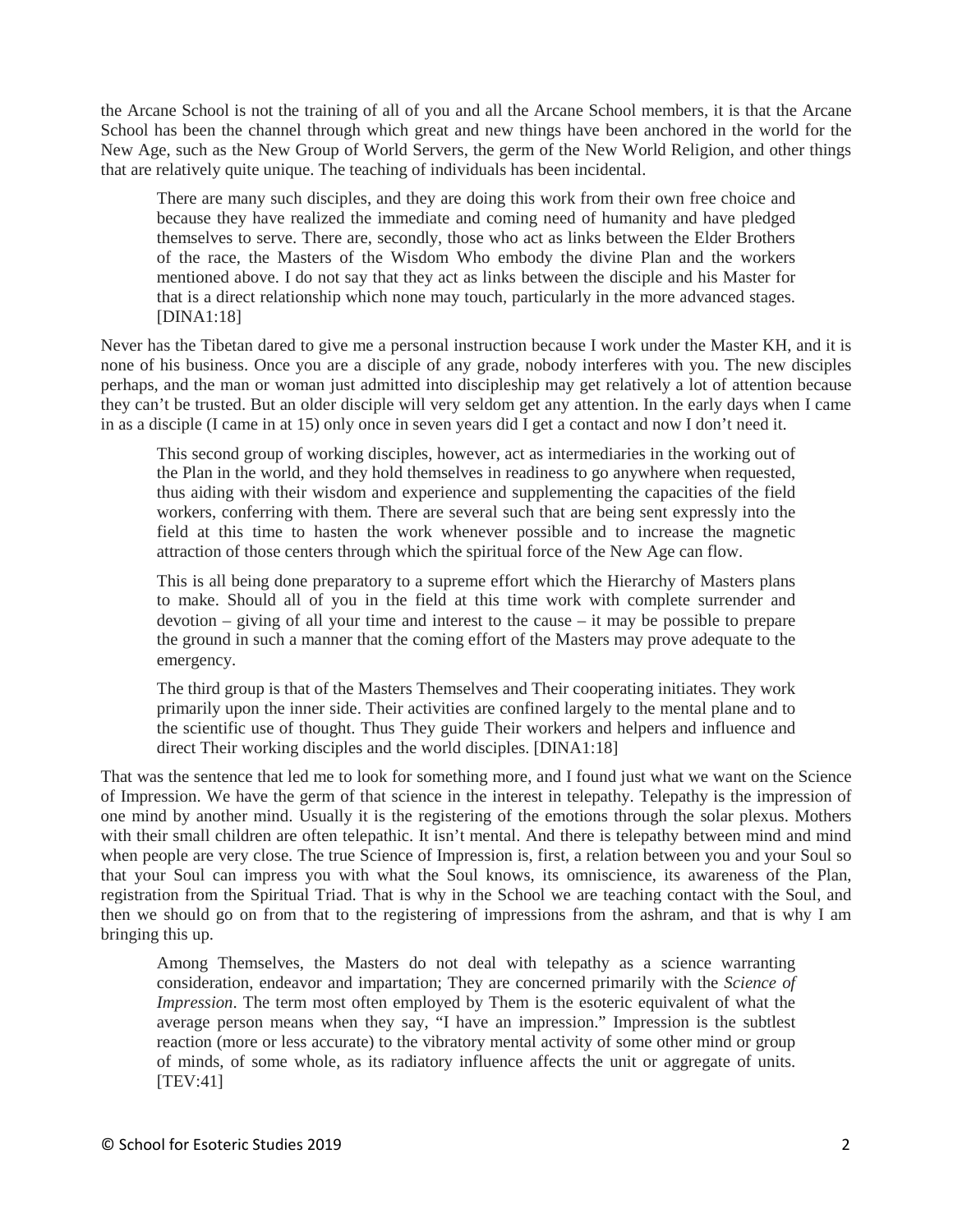If you read the Bible, especially the Old Testament, it is always "the Lord spoke, the angel of the Lord appeared and said." You have in the Bible, especially in the Old Testament, a marvelous illustration of impression. The New Testament is a direct teaching, a different psychology. These old prophets brought through so much, and occasionally you have a chapter that is full of beauty. The rest of the teaching is of this terrible Jehovah, and some day we are going to take all that out and leave only the beautiful parts.

The Masters are working that way today here in this group. You had HPB trying to bring through for DK. *The Secret Doctrine* is full of truth, but there is a lot of nonsense mixed in. It is muddled and not clear because she didn't have a trained mind such as I have. I am not talking in terms of spiritual advancement. What did *The Secret Doctrine* do? Every single occult group today harks back to *The Secret Doctrine* – Unity, Mental Science and all the rest, they all go back to the teaching of HPB. Therefore she changed the course of the world. She was one of the intermediaries between the Hierarchy and the working disciples in the world, and she could impress them with her knowledge. I have done the same thing in the field of occultism. There are people bringing through the New Science, the New Psychology, the New Economics, the New Politics, disciples in all of those fields bringing through. They have an intuition, an idea, they are thinking in terms of the bigger whole. They are all disciples under impression from the Hierarchy, and there are so many of them that nobody need feel unique.

The first stage of correct telepathic reception is ever the registering of an impression; it is generally vague at the beginning, but as a thought, idea, purpose or intention of the sending agent concretizes, it slips into the second stage, which appears as a definite thoughtform; finally, that thoughtform makes its impact upon the consciousness of the brain in the location lying just behind the ajna center and consequently in the area of the pituitary body. [TEV:41]

Of what good is it to remember that. Unless one is a pituitary person one will never be telepathic because there won't be that conformation within the brain that will enable one to be so. You will never get a telepathic person who is short and square. The pituitary body gives the long lines, etc., and the balanced glandular system. If you are a teacher you will not expect certain types to be sensitive in this way, or if they are sensitive, they will be solar plexus emotionally sensitive. You see what a science this is.

It can appear also in the region of the solar plexus center. But for those Lives Who have surmounted life in the three worlds and Who are not conditioned by the triple mechanism of the personality, *the impression* is the factor of importance; Their consciousness is impressed, and so sensitive is Their response to the higher impression, that They absorb or appropriate the impression so that it becomes a part of Their own "impulsive energy." [TEV:41-42]

Because when you are a member of the Hierarchy, like a Master, you get an impression, but it never becomes a thoughtform because you are not working through the concrete mind. Like the distinction between clairvoyance and spiritual perception. Clairvoyance sees in terms of form but spiritual perception is never a form, it is knowledge.

HPB says there is nothing in occultism except the handling of energy. A thoughtform is a form through which energy expresses itself.

This is by no means an easy subject for me to elucidate, and the reasons are two:

1. The members of the Hierarchy (among Whom I have the status of Master) are Themselves in process of learning this Science of Impression. This They do on the levels of the abstract mind, of the intuition, or of manas and buddhi.

They are learning the Science of Impression within an area of the Spiritual Triad. In the fourth degree we are only setting up the mechanism, and that is only imaginatively. You have to use this state of consciousness when you are talking about the Spiritual Triad. You can't say, "I have a Spiritual Triad" because the Spiritual Triad is a reflection of the Monad and can function as the Monad. There is The Spiritual Triad within which we function.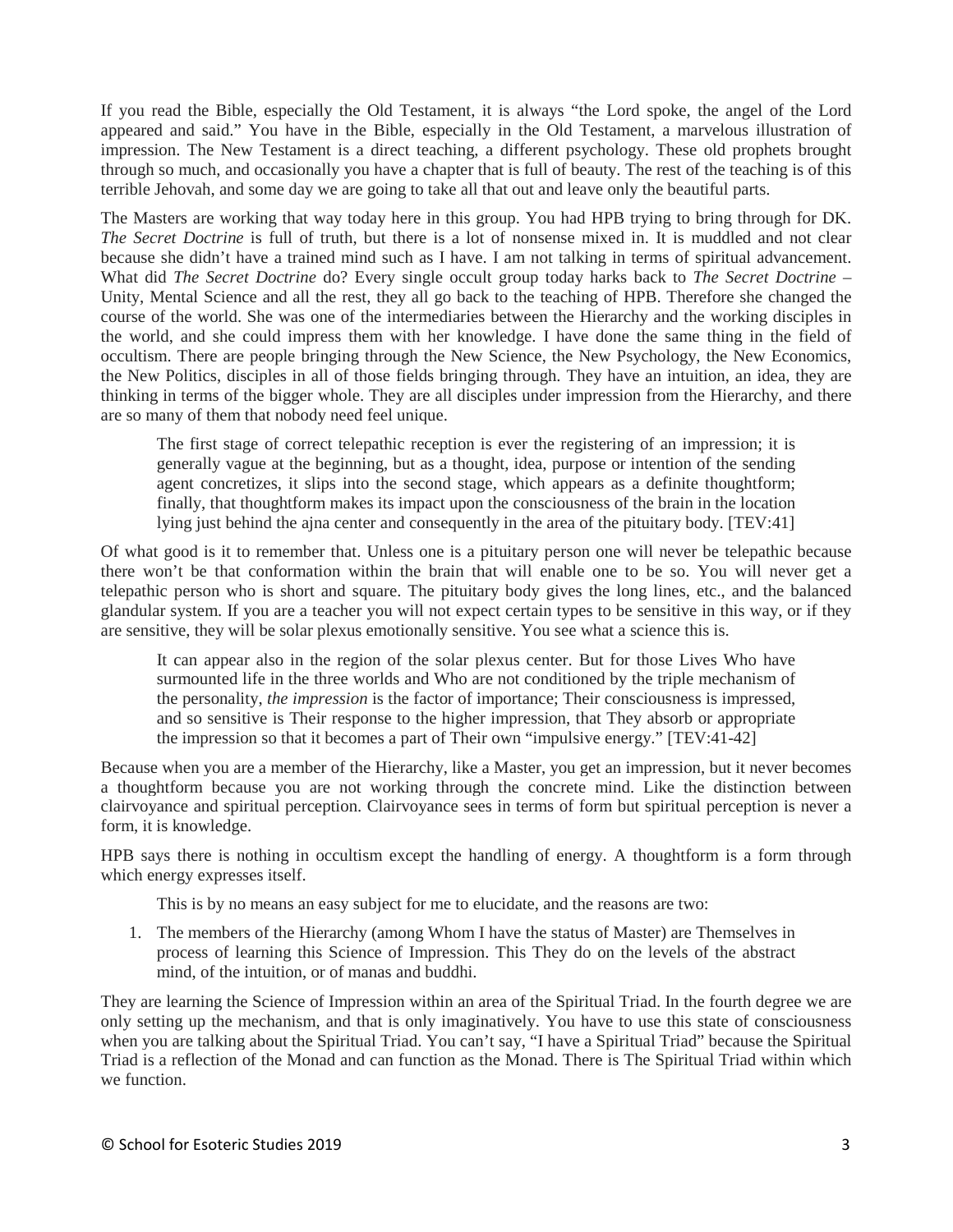2. The science is as yet without a vocabulary. It is not limited at any stage by thoughtforms but it is limited by word forms; and it is therefore a difficult problem for me to pass on any information about this subtle mode of communication of which telepathy is in fact but an exoteric externalization.

Impression as an art to be mastered, both from the angle of the impressing agent and of the impressed recipient, is definitely related to the world of ideas. As far as our planetary Life is concerned, there are certain great sources of impression and one or two of them might here be noted; you will thus gain some idea of the subtlety of the whole subject, of its close relation to energy impacts and of its group reception as differentiated from individual reception, as is the case in any telepathic rapport. [TEV:42]

First he gives us what Shamballa is impressed by, and of course the knowledge that Shamballa is impressed has always been brought to us at the Wesak because then the Buddha is conveying to the world something extra-planetary. The Great Invocation in its three phases has given to us the knowledge that there are extraplanetary forces that can be involved when Shamballa, Hierarchy and Humanity are working in unison. When I think of the Buddha at the time of the full moon of May, I can believe that something is done on a wholesale scale to help humanity, but I can't believe I have any part in it, except that I am a part of the whole. When the time comes that consciousness of the whole is automatic and the sense of the individual is not so prominent, there will be a most amazing impression.

1. *The impression of Shamballa* by:

a. Members of the Great White Lodge on Sirius. The recipients of this impression are the highest Members of the Great Council, presided over by the Lord of the World. So subtle is this impression that these Great Lives can only receive it with accuracy when in full joint conference of the entire Council, and also after due preparation.

b. From one or other of the constellations, which are at any particular time astrologically en rapport with our planet. This impression can only be received by the Great Council when sitting in conclave with a majority of its Members present. This, I would have you note, does not entail the attendance of the entire Council.

c. From a triangle of circulating energy, emanating from the two planets, which – with our planet, the Earth – form a triangle in any particular cycle. This impression is received by the three Buddhas of Activity for distribution to the Hierarchy. [TEV:42-43]

I don't know whether that refers to what the Buddha does, but the Buddha is in contact with one of the Buddhas of activity.

d. From the planet Venus, the Earth's *alter ego*. This makes its entrance via the Lord of the World and three of Its Council Who are chosen by It at any specific time to act as recipients.

These are the major entering impressions, recorded by what is glibly called "the Universal Mind," the mind of God, our planetary Logos. There are other entering impressions, but to them I do not refer, as any reference would be meaningless to you. [TEV:43]

Next he gives you what Hierarchy is impressed by.

a. Shamballa itself through the medium of groups within the Great Council; these step down the impression that they register so that the Hierarchy – as a whole – may cooperate with the purposes intended by those who are forming the needed Plan.

b. Certain great Lives Who, at specific times and according to cyclic rhythm, or in times of emergency, are swung into this type of activity. For instance, one such time would be the Full Moon period, which is a time of reception by the Hierarchy as well as by Humanity; an instance of the second type of activity would be the Wesak Festival, or those acute crises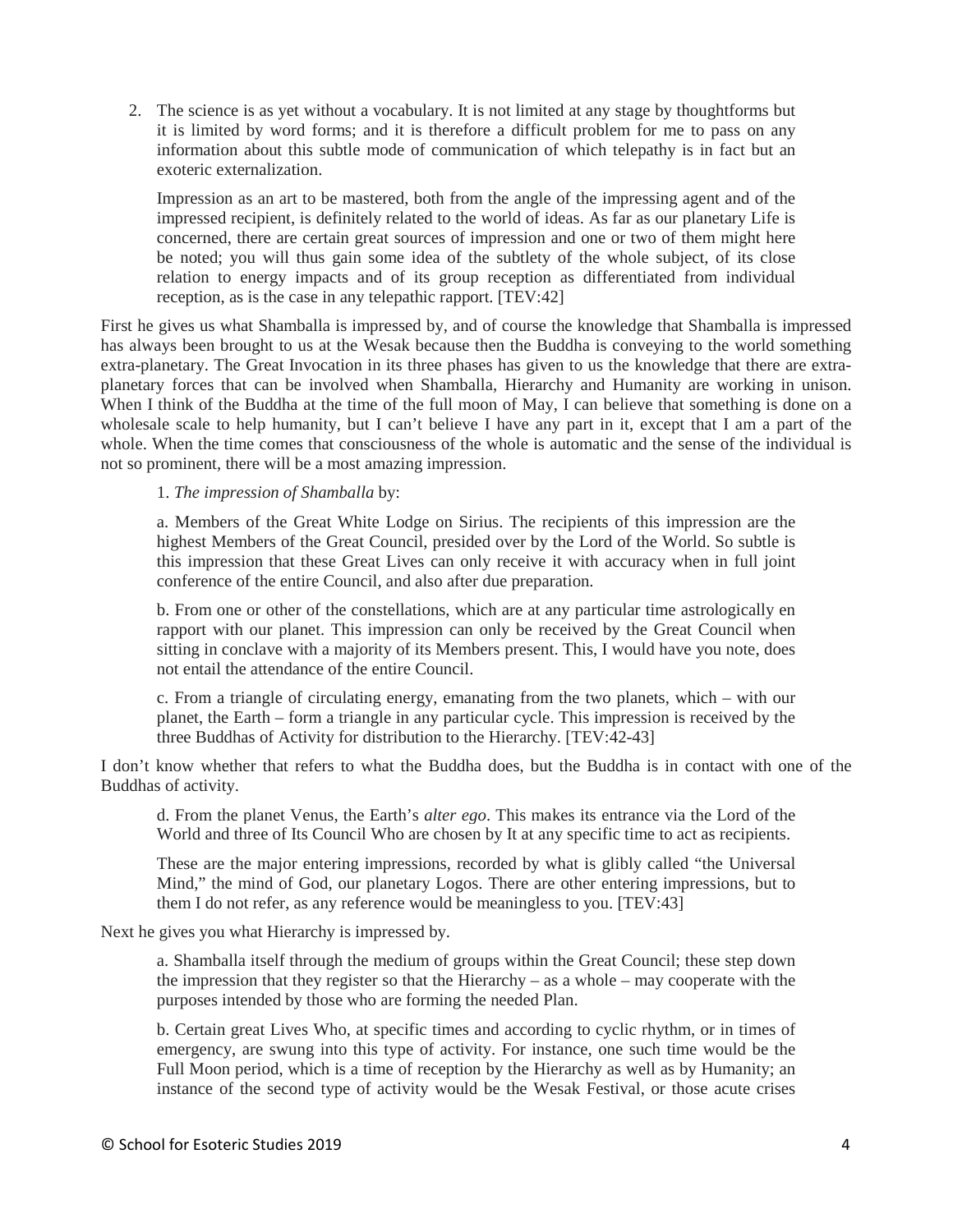when intervention is required from sources far higher than those with which the recipient is usually en rapport. Such a crisis is fast approaching.

The first type of impression is rhythmic, recurrent and therefore cumulative in its intended effects. The second type of impression is the result of invocation and evocation and is dependent upon both the recipient and the agent. [TEV:43-44]

That of the Prototype or higher correspondence of the New Group of World Servers. That is the thing we should emphasize in training people, that their job is contact in meditation.

c. That great group of divine Contemplatives who are trained to act as an intermediate receptive group between Shamballa and the Hierarchy. They receive impression from Shamballa and transmit it to the Hierarchy, thus enabling the Members of the Hierarchy to receive it as "a sharpened impression" and to register it accurately because the emanating impression has passed through an area within the divine Mind where it is enhanced by the trained perception and the determined receptivity of this group. They are called, in the East, the divine Nirmanakayas. I only mention Their occult name so that you may learn to recognize Them when you meet reference to Them.

d. The Buddha at the time when the Wesak Festival is celebrated. He then acts as a focal point or as the "distributor of the impression"; He then has behind Him (little as you may realize it) the entire impressing force of the Buddhas of Activity Who are to Shamballa what the Nirmanakayas are to the Hierarchy. [TEV:44-45]

You have the Buddhas of activity in rapport with something outside the planet, which they impress upon Shamballa and then impress the Hierarchy. That is true apostolic succession.

Once you have admitted the doctrine of unity and oneness, you can't have any unique individuals; it is all group, and the great thing is the transfer of consciousness from a teacher, a leader, to group control, any group in any nation that is representative of the highest things a nation stands for – political, religious, and economic. That is the thing that is happening in the world, the transfer of individualized consciousness into a group thing. It is happening with great rapidity.

Let me here interpolate a remark which may prove helpful and illuminating. We are dealing (as you will undoubtedly have noted) with the reception of impression by groups or by aggregations of groups composed of living Beings Who have Their own agents of distribution or impression. The entire evolutionary history of our planet is one of reception and of distribution, of a taking in and of a giving out. The key to humanity's trouble (focusing, as it has, in the economic troubles of the past two hundred years, and in the theological impasse of the orthodox churches) has been to take and not to give, to accept and not to share, to grasp and not to distribute. This is the breaking of the Law which has placed humanity in the position of guilt. The war is the dire penalty that humanity has had to pay for this great sin of separateness. Impressions from the Hierarchy have been received, distorted, misapplied and misinterpreted, and the task of the New Group of World Servers is to offset this evil. These Servers are to humanity what the Buddhas of Activity are to Shamballa, and the group of divine Contemplatives (the Nirmanakayas) are to the Hierarchy. It might be stated therefore that:

1. The Buddhas of Activity are Themselves impressed by the WILL of God as it energizes the entire planetary life.

2. The Nirmanakayas are impressed by the LOVE of God as it demonstrates itself as the attractive force that impulses the Plan inspired by the Purpose. In other words, it is the Hierarchy, impelled to action by Shamballa, or the Will-to-Good, externalizing itself as goodwill.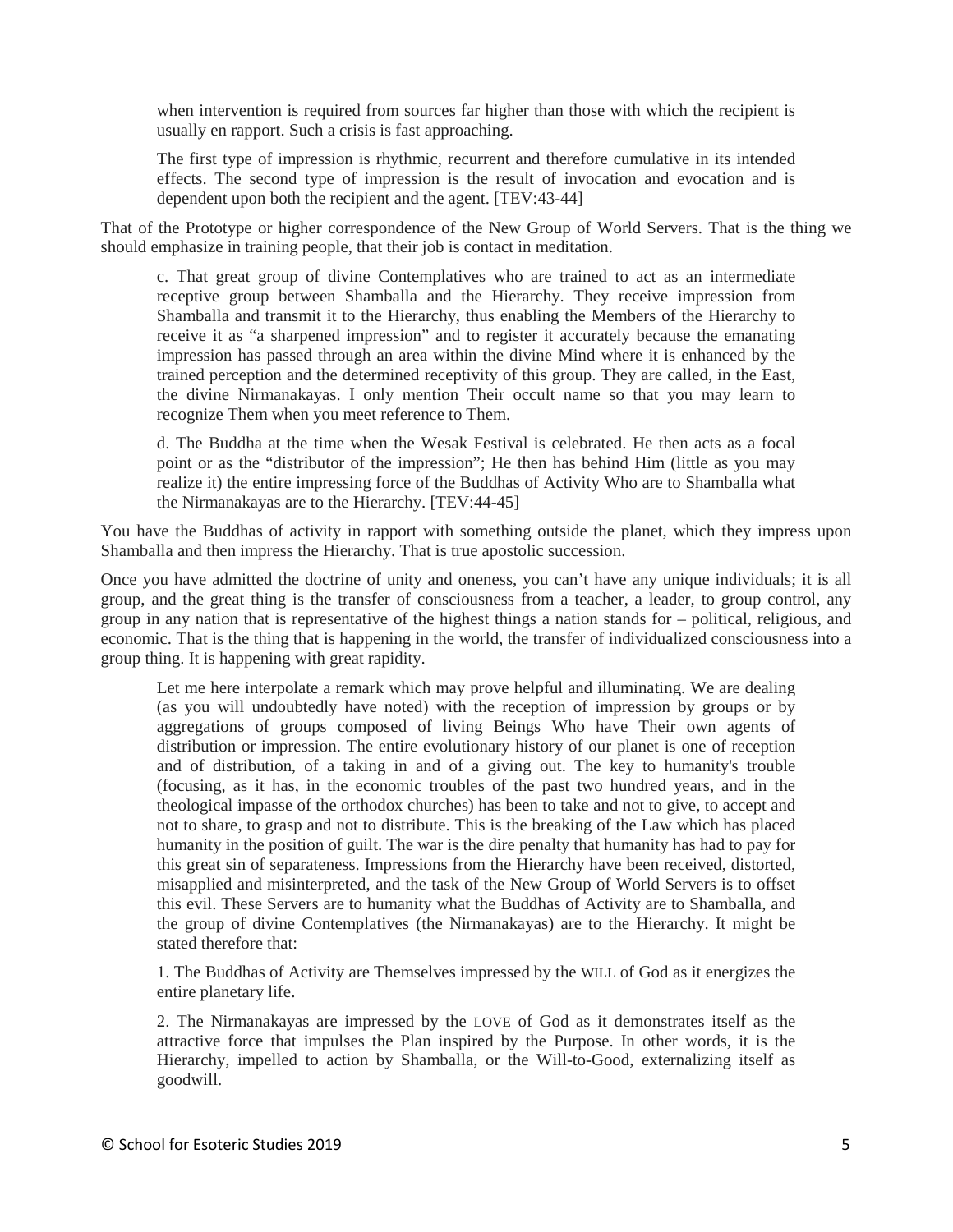3. The New Group of World Servers are impressed by the active INTELLIGENCE of God; they translate this divine impression and step it down in two great stages, therefore, bringing it into concrete manifestation.

We now carry this conception of divine impression down to the level of the human consciousness.

## 3. *The impression of Humanity* by:

a. The Hierarchy, through the stimulating of ideas. These demonstrate through a steadily growing and enlightened public opinion.

b. The influence of the Ashrams of the Masters as they affect the aspirants of the world, the humanitarians and the idealists. These impressing agencies, being seven in number, constitute seven different streams of impressing energy which affect the seven ray types. The united Ashrams, forming the great Ashram of the Christ, affect humanity as a whole; this great united Ashram works solely through the New Group of World Servers whose members are on all rays, of all grades of development, and who work in all the various departments of human living and enterprise.

c. The activity of the New Group of World Servers about which I have already written in my various pamphlets; therefore repetition is not necessary.

It will be obvious to you that I have only touched upon a few, a very few, of the impressing forces of the planet, and have enumerated only a few of the major groups which are – in their intrinsic nature – both recipients of impression and agents later of the impressing agent. When we arrive at the human family, this reciprocal activity is blocked by human selfishness; it is this "interruption of impression" and this "interference with the divine circulatory flow" that (as I have said above) is responsible for sin, for disease, and for all the various factors that make humanity today what it is. When the free flow of divine energy, of divine interplay and of spiritual purpose is reestablished, then evil will disappear and the Will-to-Good will become factual goodwill upon the outer physical plane. [TEV:45-47]

I think the time has come when we could collect all this information about the New Group of World Servers and bring it to the attention of the world.

FB: This is a new statement. I think some of it could be carefully put together.

AAB: I should think a relatively short statement of "What Is the New Group of World Servers?"

FB: Wouldn't that be a natural preamble to the book on "The Problems of Humanity"?

AAB: I think that might be so. We would have to leave out all this occult stuff.

FB: A little research could be done and the whole business prepared for The Beacon.

RK: It could be the last chapter.

B: "What Is an Esoteric School?" is a companion piece to that.

McL: I want to mention right here that we don't have an opportunity in the Triangle work of talking with everyone. What we have to consider is that the Triangle work will work directly with the New Group of World Servers. My opinion is that every single person in Triangles is a member of the New Group of World Servers. I wish that this group in its thinking on the Triangles would to a degree hold that thought occasionally so that it would be strengthened, so that the New Group of World Servers and Triangles are very distinctly linked.

AAB: The free interplay between spirit, Soul and body has been blocked by humanity by its selfishness.

In the statements given above in connection with the three great planetary centers you have the basis for the new and coming Approach to Divinity, which will be known under the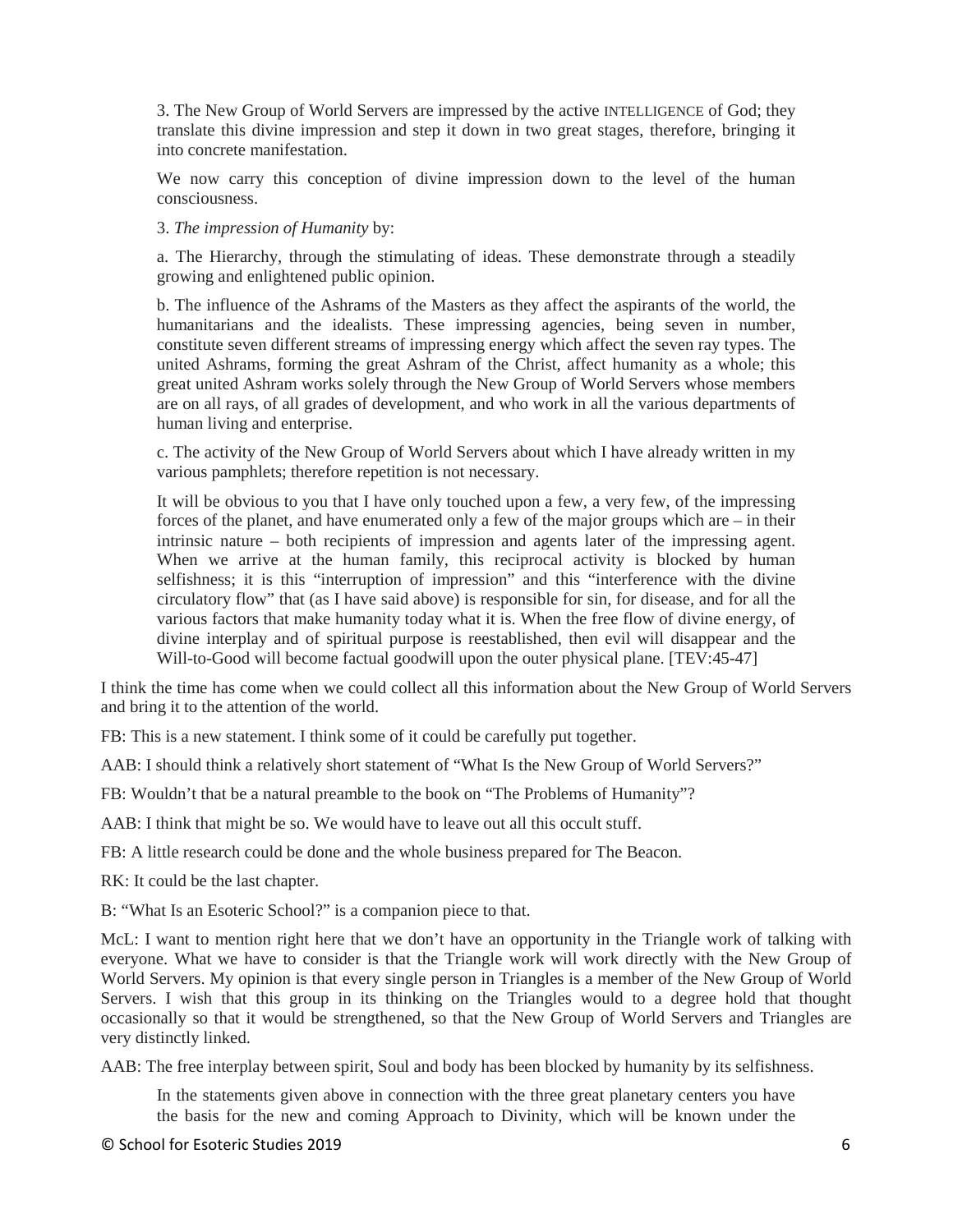expression: Invocative and Evocative religion. It is this new Science of Impression that forms the subjective basis and the uniting element that binds together the entire realm of knowledge, of science and of religion. The fundamental ideas that underlie these great areas of human thought all emanate from intuitional levels; they finally condition the human consciousness, evoking aspiration to penetrate deeper into the arcana of all wisdom, for which knowledge is the preparatory stage. This Science of Impression is the mode of life of the subjective world that lies between the world of external happenings (the world of appearances and of exoteric manifestation) and the inner world of reality. This is a point that should be most carefully taken into the calculations of the occult investigators. Impressions are received and registered; they form the basis of reflection for those aspirants who are sensitive enough to their impact and wise enough to record carefully in consciousness their emanating source. After due practice, this period of brooding upon the registered impression is followed by another period wherein the impression begins to take form as an idea; from that point it follows the familiar course of translation from an idea into a presented ideal; it then comes under the invocative appeal of the more concrete-minded until it finally precipitates itself into outer manifestation and takes form. You will see, therefore, that what I am doing is to take students a step further into the world of reception and perception and point them to the more subtle contacts that lie behind those concepts that are regarded as definitely nebulous and to which we give the name of intuitions.

The Science of Impression – if studied by the disciples in the world and by the New Group of World Servers – will greatly facilitate the presentation of those ideals that must and will condition the thinking of the New Age and will eventually produce the new culture and the new civilized expression that lies ahead of humanity, superseding the present civilization and providing the next field of expression for humanity. This science is, in fact, the basis of the theory of relationships and will lead to the expansion of the idea of right human relations, which has hitherto – as a phrase – been confined to an ideal desire for correct interplay between people, groups, and nations; it has also hitherto been restricted to the human society and interplay, and remains as yet a hope and a wish. When, however, the Science of Impression has been correctly apprehended and has been brought down to the level of an educational objective, it will be found to be closely linked to the emerging teaching about invocation and evocation and will be expanded to include not only right human relations to the superhuman kingdoms, but right human relations with the subhuman kingdoms also. It will, therefore, be concerned with the sensitive response of the entire natural and supernatural world to the "One in Whom we live and move and have our being"; it will put humanity into a right relationship with all aspects and expressions of the divine nature, deepening subjective contact and bringing about a diviner objective manifestation and one more in line with divine purpose. It will lead to a great shift of the human consciousness off the levels of emotional and physical life (where the bulk of humanity is focused) on to the levels of mental perception.

You will understand, consequently, the reason why the Knowers of the world have ever referred to the dual action of the mind as it is sensitive to the higher impressions and active in the mental creation of the needed thoughtforms. The mind, rightly trained, will seize upon the fugitive impression, subject it to the concretizing effect of mental activity, produce the required form, and this, when correctly created and oriented, will finally lead to the externalizing of the registered impression, as it took form in an intuition and eventually found its place upon the mental plane. [TEV:47-49]

AAB: This is complete knowledge, what is called "straight knowledge." But the Science of Impression deals with that which lies behind the intuition. Intuition is a new thing. Fifty years ago it was intuition, that which lies behind the mind.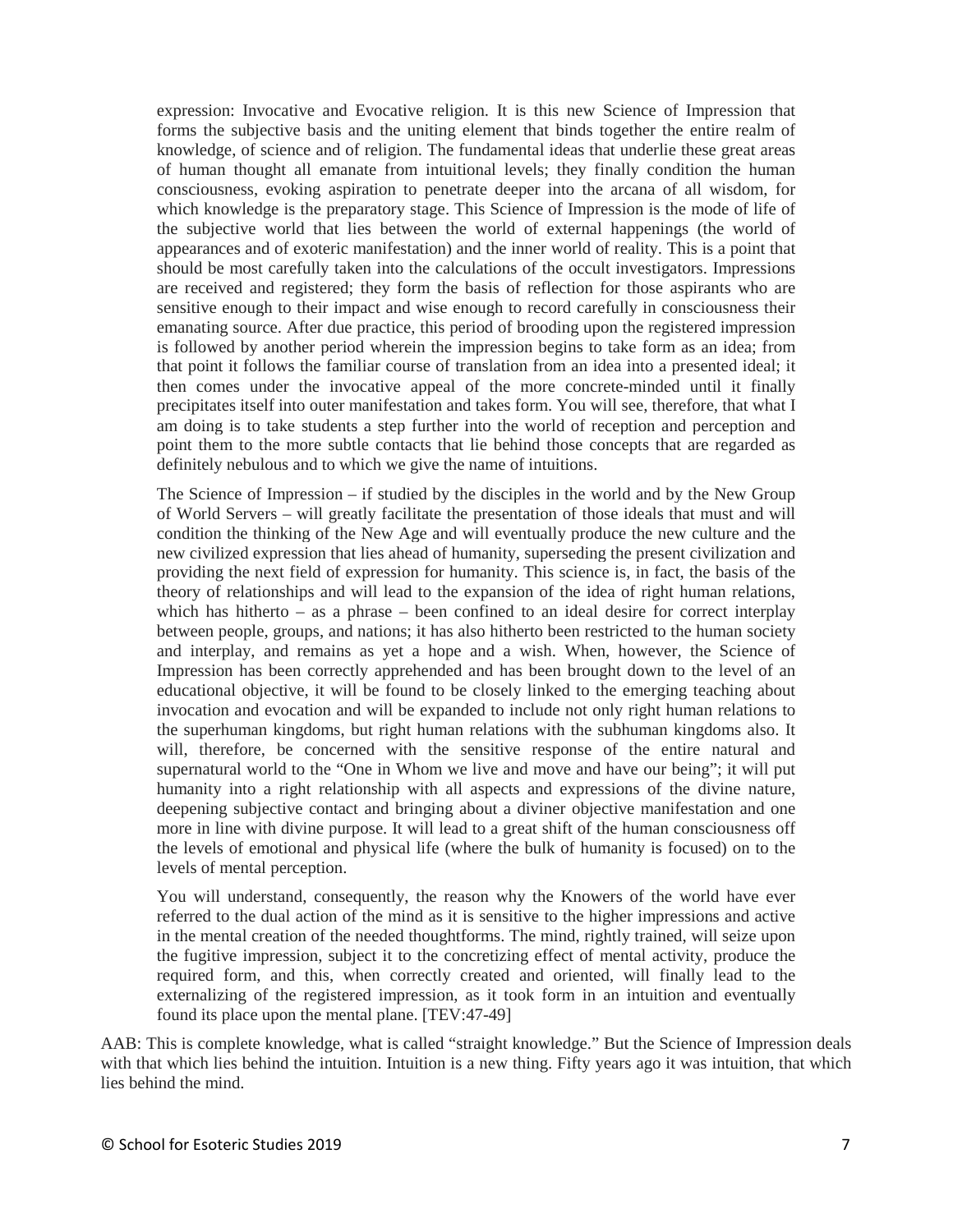You will see also why disciples and world workers have to function as MINDS, as receptive and perceptive intelligences and as creators in mental matter. It is all related to this Science of Impression with which we have been dealing. You will note also that this whole process is capable of expansion in the processes of meditation, so that aspirants can be sensitive to impression and (because they are oriented to the world of ideas and are aware of the subtlety and delicacy of the apparatus required to register the "overshadowing cloud of knowable things") are safeguarded from the sensitivity required to register impacts from other minds, good or bad in their orientation, and from the thought currents of that which is in process of taking form as well as from the powerful pull or urge of the emotional and desire reactions of the astral plane and of the emotionally polarized world in which they live physically.

More understanding will come also if you grasp the fact that this Science of Impression is concerned with the activity of the head center as an anchoring center for the Antahkarana, and that the ajna center is concerned with the process of translating the recorded intuition into a form (through recognition of and reaction to a mental thoughtform) and its subsequent direction, as an ideal objective, into the world. In the early stages and until the third initiation, the Science of Impression is concerned with the establishing of a sensitivity (an invocative sensitivity) between the Spiritual Triad (temporarily expressing itself through the abstract mind and the Soul) and the concrete mind. This mental triangle is a reflection, in time and space, of the Monad and of the two higher aspects of the Triad, and is reflected (after the process of invocation and a succeeding process of evocation) in another triad – that of the lower mind, the Soul and the vital body. When the relation between the lower and the higher mind is correctly and stably established, you have the swinging into activity of the lowest triad connected with the Science of Impression – the head center, the ajna center and the throat center.

In the above I have given you an interesting and brief elucidation of the technique to be applied to the energizing of the centers in the human body. I would remind you that what is true of the individual disciple must be and is true of that great disciple -Humanity, the entire human family. It is also true, as an outgrowth of this idea, of all the three planetary centers: Shamballa, the Hierarchy and Humanity. The name Science of Impression is that given to the process whereby the establishment of the required relationship in all these units of life takes place. The Technique of Invocation and Evocation is the name given to the mode or method whereby the desired relationship is brought about. The Creative Work is the name given to the manifestation of the results of the two above processes. The three aspects of the Technique of Invocation and Evocation with which average disciples should concern themselves are those of the building of the Antahkarana, the correct use of the lower mind in its two higher functions (the holding of the mind steady in the light and the creation of the desired thoughtforms), and the process of precipitation whereby the impression is enabled eventually to take tangible form.

In the above exegesis I have given you much food for thought in connection with telepathic possibilities; it all fits into the theme of world service as it is to be applied in the expansion of the human consciousness on a large scale. This is one of the major tasks of the New Group of World Servers. [TEV:49-51]

AAB: The Triangle work with its two aspects and the new Invocation have the endorsement of the Hierarchy. To me the key to the whole thing is that total line of impressing energies from that which lies outside the planet down to us in this room.

McL: So frequently in his discussion of the Triangles the Tibetan has mentioned love and light and the goodwill aspect, and then he tells us the part that humanity plays in "sealing the door were evil dwells," and the Triangle plan is a plan of love and light. The more I think about it, the more that stanza points right to the Triangle work.